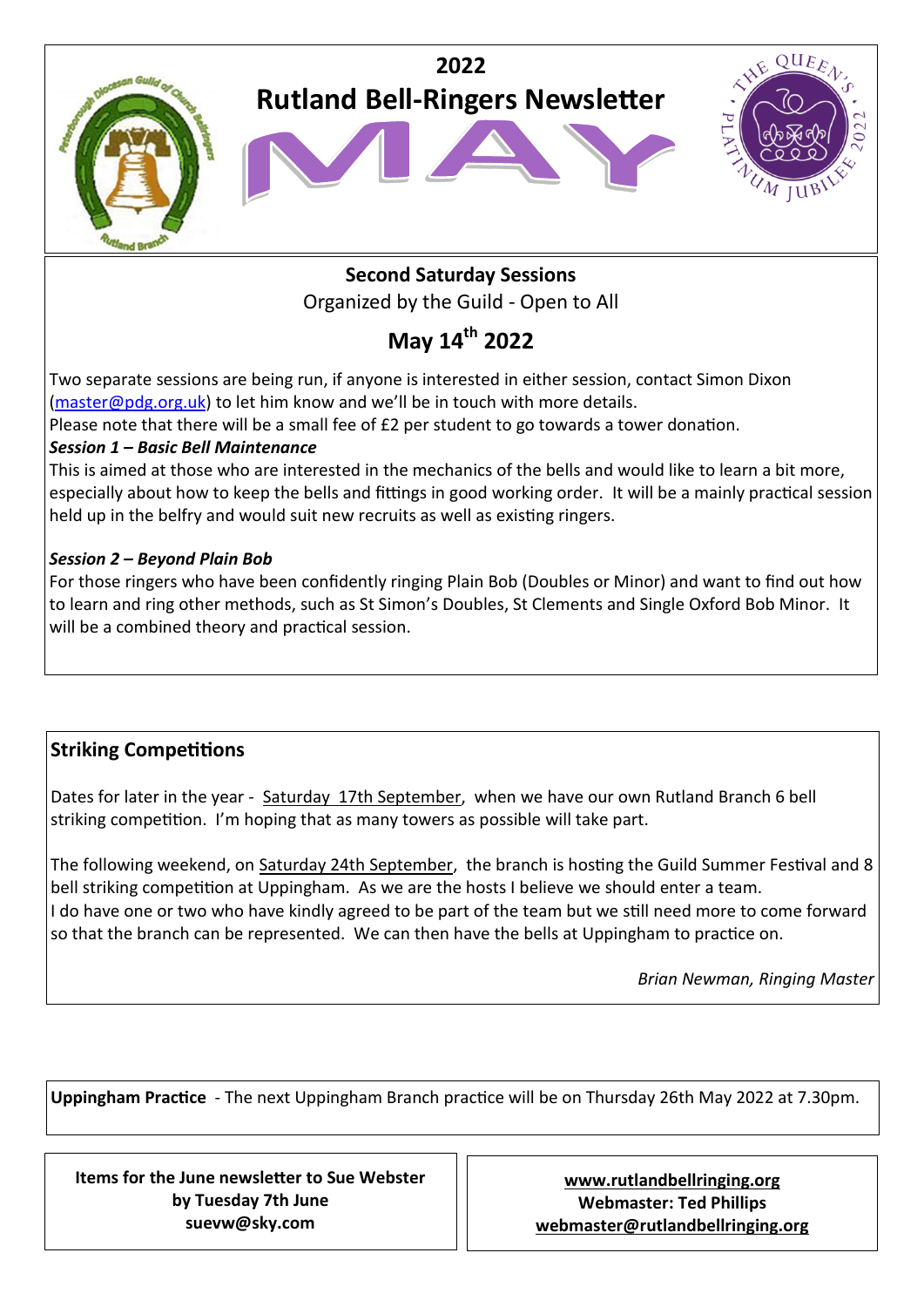### **JUBILEE RINGING**



CCCBR has not offered any guidance on Jubilee ringing, however, Peterborough Guild are planning to celebrate Queen Elizabeth's II Platinum Jubilee by having all the bells in the Peterborough Diocese rung to mark the occasion.

It was suggested (in a letter in the national press) that all bells should be rung simultaneously from 19:52 to 20:22 i.e., a half hour period one evening. But there is a problem with the maths! There are over 1500 bells in the Peterborough Diocese, which covers Peterborough, Northamptonshire and Rutland, but less than 1000 ringers.

The following plan is being proposed-

Ringing events in celebration of the Queen's Jubilee to be advertised on special posters produced for each tower

Collation of all ringing efforts for the newsletter

Certificates for towers that want them

Report on activities to be distributed for publication e.g., Ringing World, Cross Keys

In Rutland we envisage there being much demand for the bells to be rung and we hope all those who can ring will be able to participate, and all ring-able bells will be rung.

Many towers are planning to ring on Thursday 2nd June in the evening, but it will be challenge to ring in all of our towers at the same time. The celebrations span the four days of the weekend and some may choose plan their ringing to coincide with other activities happening in their village/town.

Please let me know [suevw@sky.com](mailto:suevw@sky.com) what your ringing plans are for the Jubilee weekend and whether you need more ringers to make up a full band. Let us have as many of our towers as possible ringing at some time over the Jubilee weekend.



#### **Guild Jubilee Ringing Scheme**

The Guild are inviting individuals to spend 70 days training to become a church bell ringer to mark the 70 year reign of Queen Elizabeth II.

Those enrolling on the scheme will be asked for a registration fee of £20, which will be used to cover all tuition costs and, upon a successful outcome, will include Guild Jubilee merchandise. After completion of a successful 70-day training period it is hoped the new ringers will be able to join their local tower and continue to receive instruction.

For more information on this scheme please see [https://www.pdg.org.uk/jubilee](https://www.pdg.org.uk/jubilee-ringing)-ringing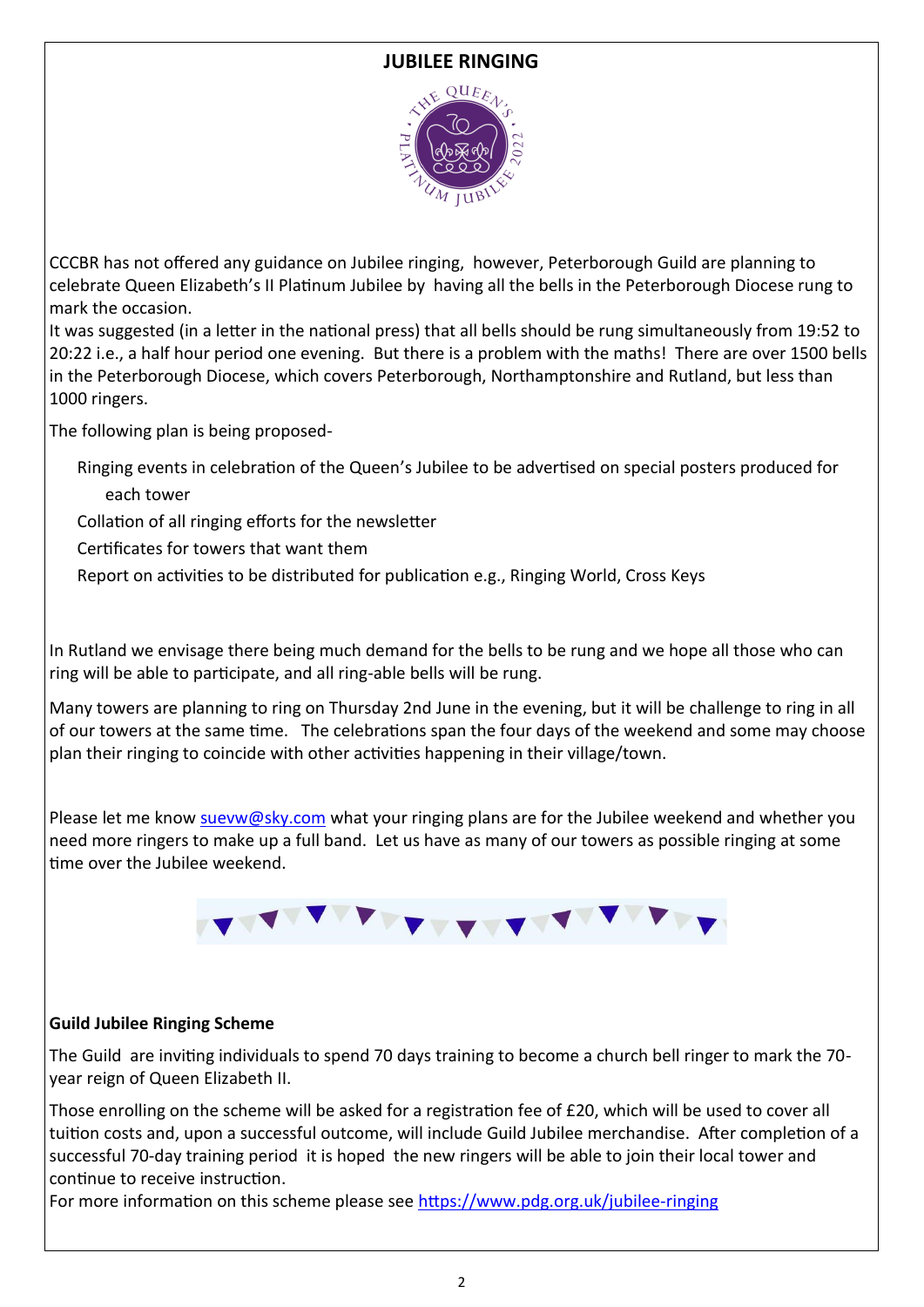# **Guild Spring Meeting & 6 Bell Striking Competition - April 23rd**

The Rutland branch was able to field one team for the 6 bell competition this year and it was the Lyddington benefice team. We were a scratch team to enable the branch to participate in the annual event, which this year was hosted by the Kettering branch and held at Wilbarston. Our team was placed 10th when the results were announced with 55%, Rushden won with 84%.

The competition was followed by a tea in the village hall which was enjoyed by all.



The Team - Sue Baker, Thomas Saunders, Alan Ellis, Brian Newman Ted Phillips, Steven Guiick.

### **Guild Newsletter**

The Guild has produced a newsletter twice a year since 2009. The editor Jonathan Stuart has given it a new look and it is usually produced twice a year, in Spring and Autumn. This current issue was due for release in February, but was unavoidably delayed. The latest edition will say February on the cover but appears on the website under April. It is available to view at [https://www.pdg.org.uk/latest](https://www.pdg.org.uk/latest-news/newsletters)-news/newsletters

### **Uppingham Cake and Plant Stall**

After a gap of two years (for obvious reasons!) our Bellringers Annual Cake and Plant Stall returns this year. **Saturday 28th May 2022 8.30 - 12md. Uppingham Market Place.**

We will be pleased to see anyone willing to support our fundraising efforts, either visiting the stall or by contributing a cake. Fingers crossed for fine weather.

*Sue , Ted & Thomas*